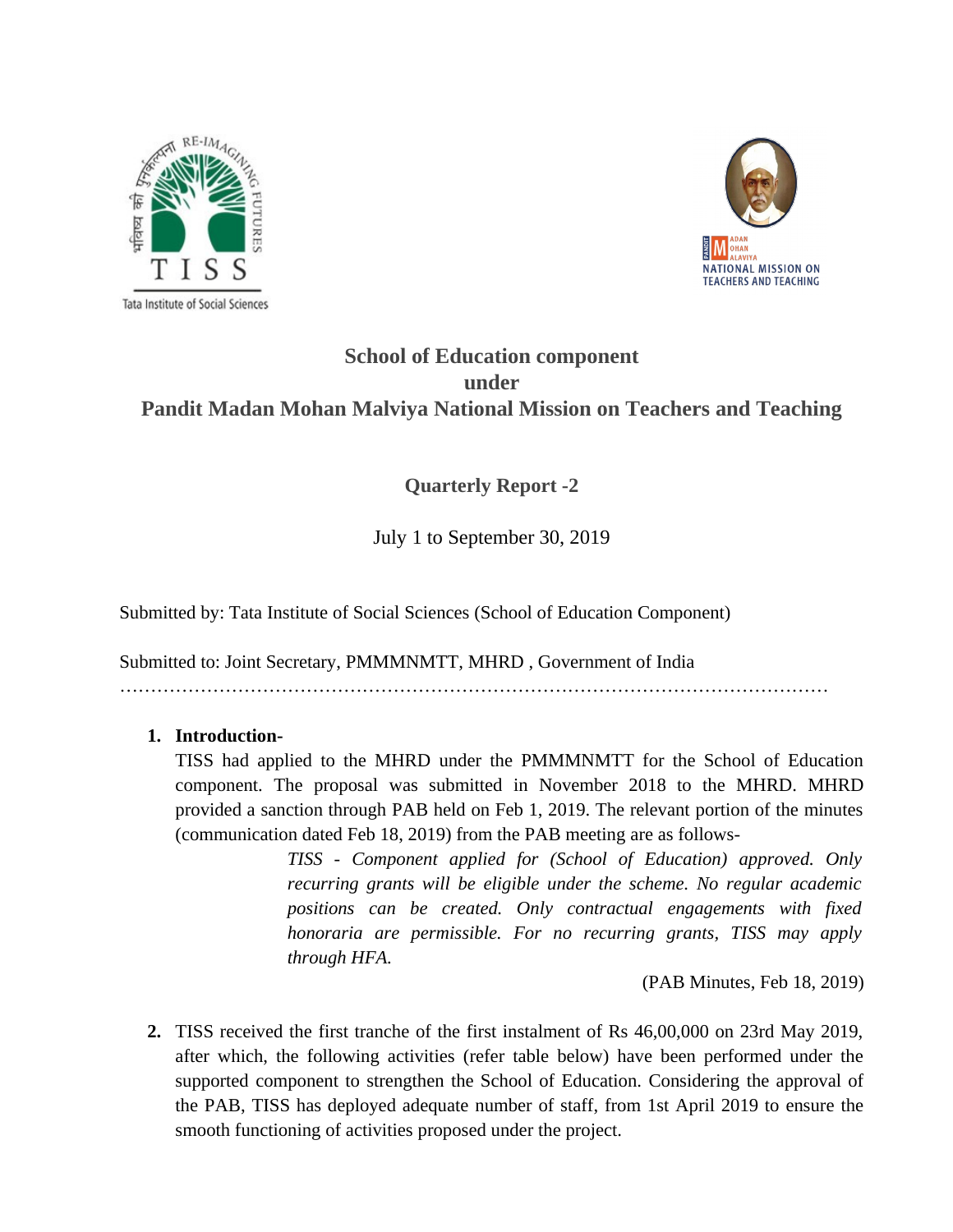## **3. Team**

Number of faculty: 19 Number of technical and admin staff: 18

These staff and faculty are supported by a large pool of faculty working at TISS Link on TISS website (Team) <https://tiss.edu/view/6/projects/pandit-madan-mohan-malviya-national-mission-on-tea/team-12/>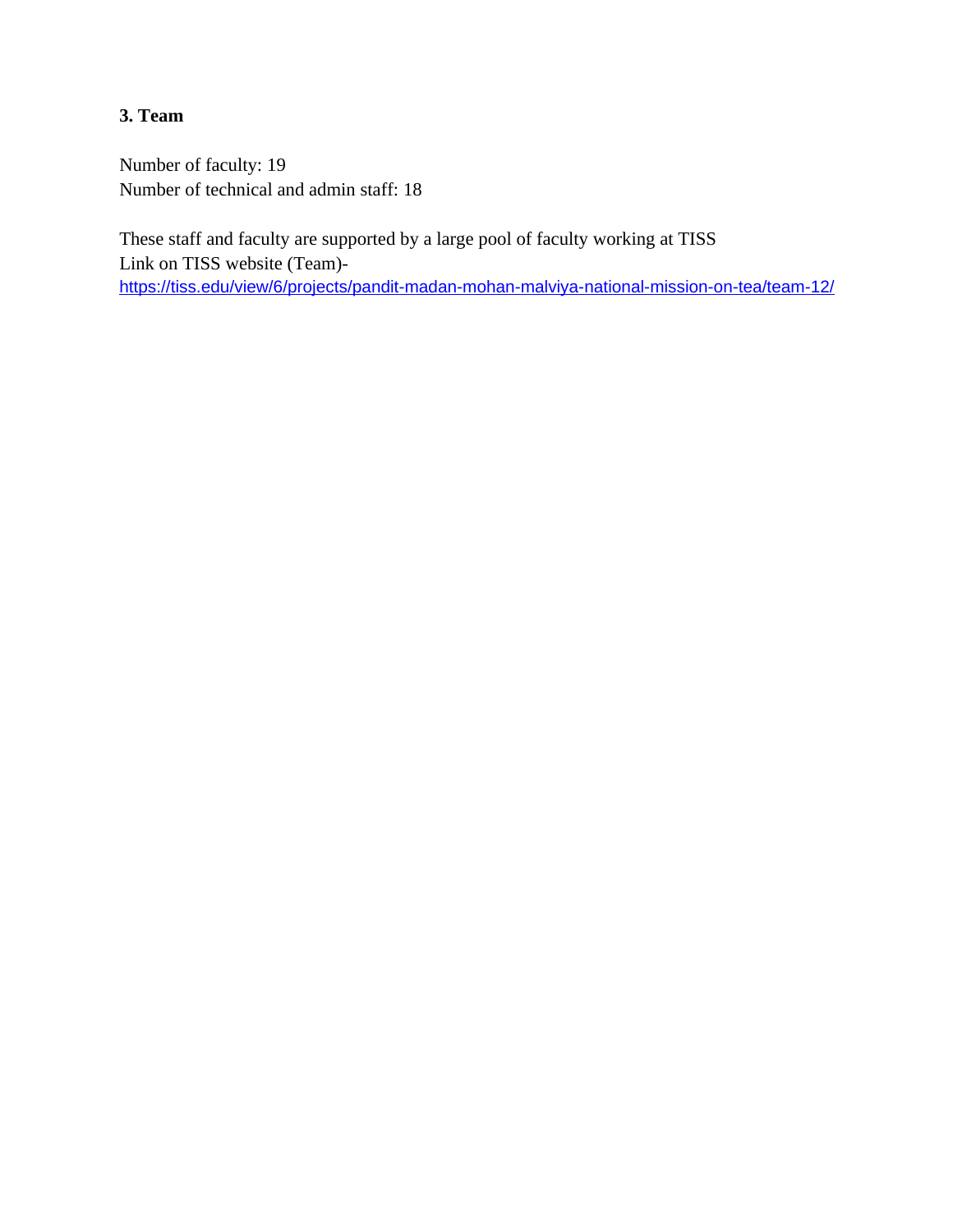# **3. The progress against activities proposed:**

| SNo            | <b>Major Activities</b>                                                                                                                                                     | <b>Progress in Quarter 1</b>                                                                 | <b>Progress in Quarter 2</b>                                                                                                                                                                                                                          | Quarter 3 & 4                                                                                                                                                                                                        |
|----------------|-----------------------------------------------------------------------------------------------------------------------------------------------------------------------------|----------------------------------------------------------------------------------------------|-------------------------------------------------------------------------------------------------------------------------------------------------------------------------------------------------------------------------------------------------------|----------------------------------------------------------------------------------------------------------------------------------------------------------------------------------------------------------------------|
| $\bf{I}$       | <b>Long term Courses</b>                                                                                                                                                    |                                                                                              |                                                                                                                                                                                                                                                       |                                                                                                                                                                                                                      |
| $\mathbf{1}$   | MA (Teachers<br>Education )- Two-<br>year Master course for<br><b>Teachers Educators</b><br>and Researchers in<br>domain of Education                                       | The programme<br>began on 10 June<br>2019, and of 30<br>seats advertised, 27<br>were filled. | Semester 1 concluded<br>Oct - Dec 2019<br>An Education Resource<br>Centre (ERC) was                                                                                                                                                                   | Student will undertake<br>Field attachments and<br>Semester 2. (Nov-Mar)<br>Batch 2: Call for<br>admissions and national<br>entrance test.                                                                           |
|                | <beneficiaries 27=""></beneficiaries>                                                                                                                                       |                                                                                              | launched at TISS to<br>support the functioning<br>of the programmes<br>(annexure 1)                                                                                                                                                                   | $\frac{http://}{$<br>admissions.tiss.edu/view/<br>10/admissions/ma-<br>admissions/master-of-<br>arts-education/ (30 seats)                                                                                           |
| $\overline{2}$ | <b>MA Education</b><br>(Elementary)<br>Blended<br>On-going programme.<br><b>Batch 14 Session</b><br>started on 13 May 2019.<br>Total intake 68 (Senior<br>$33 +$ Junior 35) | <b>Batch 14 Commenced</b><br>from. semester I<br>&3(May-Aug 2019)                            | & Semester 1& 3<br>ongoing<br>An Education Resource<br>Centre (ERC) was<br>launched at TISS to<br>support the functioning<br>of the programmes<br>Students launch Riyaz a<br>magazine to promote<br>student writing and<br>reflection<br>(annexure 2) | Students will complete<br>Semester 2&4 (October-<br><b>March 2019)</b><br>Batch 15-<br>Call for admissions<br>http://<br>admissions.tiss.edu/view/<br>10/admissions/ma-<br>admissions/ma-in-<br>education-elementary |
| 3              | M.Phil<br>ongoing programme<br>total students current on<br>rolles 9                                                                                                        | Session started on 17<br>June, 2019                                                          | Semester 1&3<br>completed                                                                                                                                                                                                                             | Semester 2&4 will be<br>completed<br>The next batch will<br>commence in June 2020<br>Link -call for admissions<br>on TISS website<br>(to be announced shortly)                                                       |
| 4              | Ph.D.<br>Ongoing programme.<br>Session started on 17<br>June, 2019<br>Total students enrolled<br>$-25$                                                                      | ongoing research                                                                             | ongoing research                                                                                                                                                                                                                                      | The next batch will<br>commence in June 2020<br>Link -call for admissions<br>on TISS website<br>(to be announced shortly                                                                                             |
| 5              | Launch of Integrated<br>B.Ed./M.Ed.- Three<br>year pre service course<br>for Teachers and<br><b>Teachers Educators</b><br>Academic Council                                  |                                                                                              | An Education Resource<br>Centre (ERC) was<br>launched at TISS to<br>support the functioning<br>of the programmes                                                                                                                                      | Admission call for<br>50 seats notified in<br>academic<br>for<br>session 2020.<br>http://<br>admissions.tiss.edu/                                                                                                    |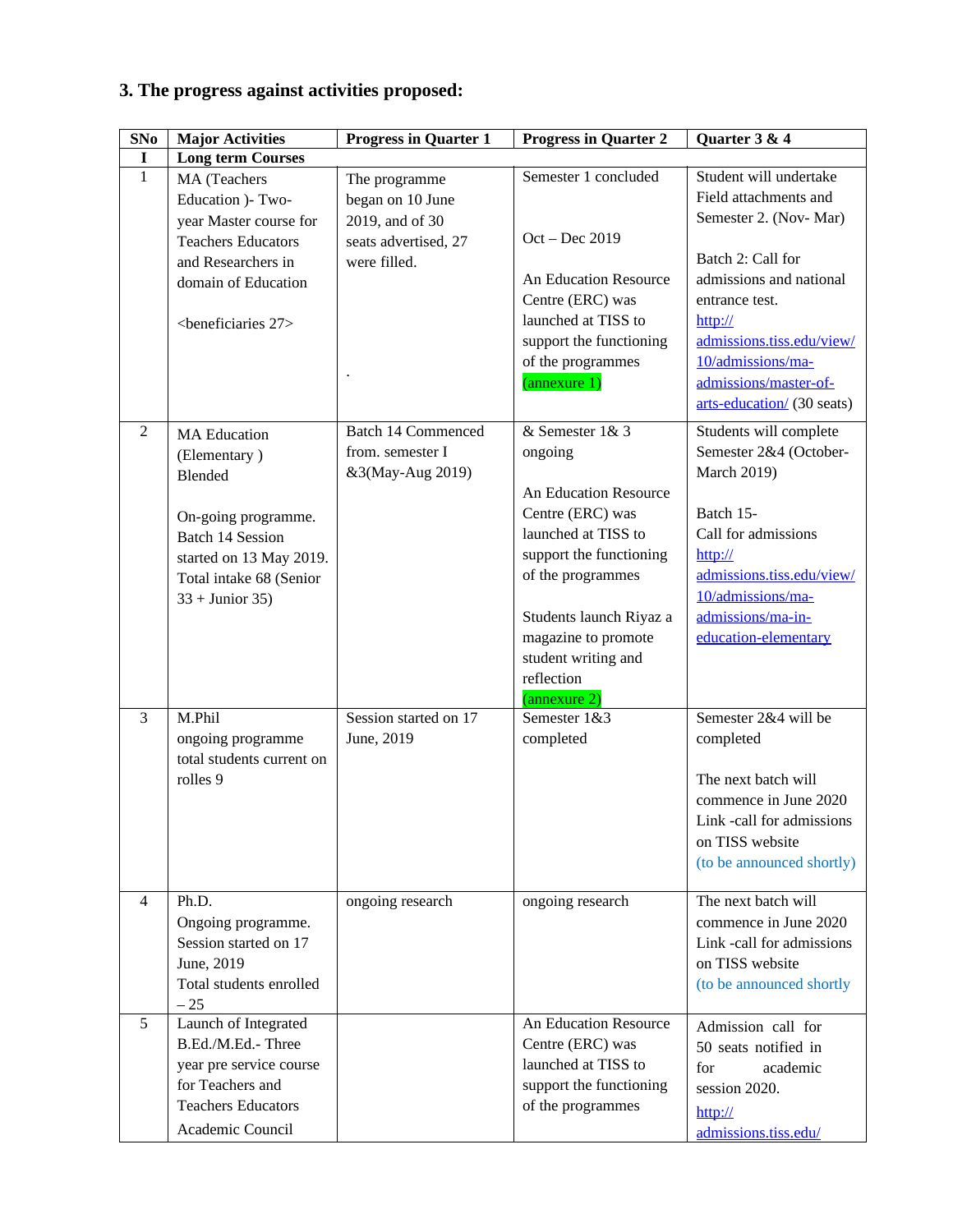| approved - start<br>2019<br>from<br>&<br>NCTE permission<br>granted.                                                                                                                           |                                                                                                                                                                                                                                                                                                                                                                                                                                                                                                                                                                                                                                                  |                                                                                                                                  | view/10/<br>admissions/ma-<br>admissions/<br>integrated-bed-<br>med-three-years/ |
|------------------------------------------------------------------------------------------------------------------------------------------------------------------------------------------------|--------------------------------------------------------------------------------------------------------------------------------------------------------------------------------------------------------------------------------------------------------------------------------------------------------------------------------------------------------------------------------------------------------------------------------------------------------------------------------------------------------------------------------------------------------------------------------------------------------------------------------------------------|----------------------------------------------------------------------------------------------------------------------------------|----------------------------------------------------------------------------------|
|                                                                                                                                                                                                |                                                                                                                                                                                                                                                                                                                                                                                                                                                                                                                                                                                                                                                  |                                                                                                                                  |                                                                                  |
| training-for teachers<br>and Teacher Educators                                                                                                                                                 |                                                                                                                                                                                                                                                                                                                                                                                                                                                                                                                                                                                                                                                  | (annexure 3 A<br>Chhattisgarh: 84<br>teachers                                                                                    | Telangana: 200 proposed<br>Chhattisgarh: 200<br>proposed                         |
|                                                                                                                                                                                                |                                                                                                                                                                                                                                                                                                                                                                                                                                                                                                                                                                                                                                                  |                                                                                                                                  |                                                                                  |
| For Head Teachers                                                                                                                                                                              | West Bengal: 50<br>(Annexure 3)                                                                                                                                                                                                                                                                                                                                                                                                                                                                                                                                                                                                                  | Telangana: 316<br>(Jangaon -140<br>Sircilla -042<br>Warangal -134)<br>(annexure 3B)<br>Chhattisgarh: 30<br>(annexure 4 B)        |                                                                                  |
|                                                                                                                                                                                                |                                                                                                                                                                                                                                                                                                                                                                                                                                                                                                                                                                                                                                                  |                                                                                                                                  |                                                                                  |
| development - To<br>identify and translate<br>or produce original<br>works in Indian<br>languages for use in<br>education departments<br>(Integrated BA/B.Ed./<br>BSc.<br>B.Ed./B.Ed. and MEd) | Working title<br>'Learning to Teach,<br>Teaching to Learn'<br>7 titles proposed:<br>(i)Adolescent Learners in<br>India-Author-Dr<br>Gomathi Jatin<br>(ii)Pedagogy of<br>$L$ anguages $-Dr$<br>Nishevita Jayendran<br>(iii)Pedagogy of<br>Mathematics-Dr<br>Arindam Bose, Dr Ruchi<br>Kumar, Ms Bindu<br>Thirumalai<br>(iv)Pedagogy of Science<br>- Prof Mythili<br>Ramchand, Dr Shamin<br>Padalkar, Dr Amit<br><b>Dhakulkar</b><br>(v)Knowledge and<br>Learning-Prof Mythili<br>Ramchand and Dr<br>Poonam Sharma<br>(vi)ICT and New Media<br>in Education- Dr Amina<br>Charania<br>(vii)State, Policy and<br><b>Education-Prof Ajay</b><br>Singh | textbooks accepted by<br>Routledge under<br>textbook series, for<br>publication. Contacts<br>under finalisation.<br>(annexure 5) | Textbook development<br>with workshops                                           |
|                                                                                                                                                                                                | <b>Short Term Courses</b><br>In-service teacher<br>Resource Material                                                                                                                                                                                                                                                                                                                                                                                                                                                                                                                                                                             | <b>Research and Development</b><br>B.Ed Textbook Series -                                                                        | Telangana: 482 teachers<br>(annexure 4A)<br>Proposal for initial 4               |